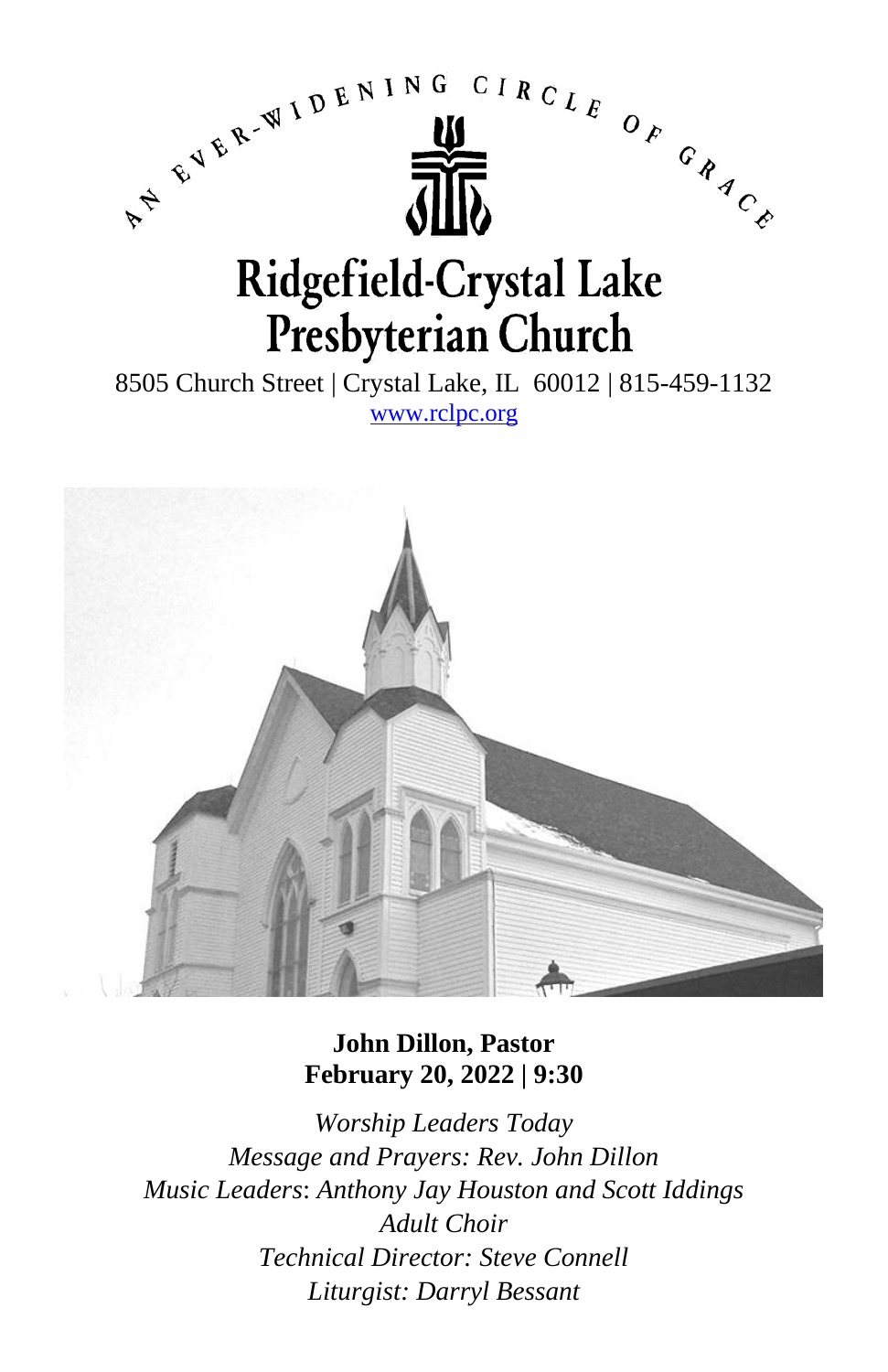# **WE GATHER IN GRACE**

*A "+" indicates all are invited to stand in either body or spirit.*

*Reminders: Our worship service is being livestreamed and is on Zoom. Per CDC guidelines, masks are required in the building.*

PRELUDE: WADE IN THE WATER Chuck Marohnic

(instrumental; vibes)

### WELCOME

### +CALL TO WORSHIP

- One: Holy and loving God, your son proclaimed living water to all who are thirsty.
- **All: We are thirsty, Lord. Quench our thirst with your living water and heal our souls. Amen.**

+GOD WELCOMES ALL GTG 399

## **God welcomes all, strangers and friends; God's love is strong and it never ends.**

### +PRAYER OF CONFESSION

One: Lord of all, you call us to love one another, just as you love us. You call us be to merciful, just as you are merciful. You call us not to judge or condemn. You call us to give. You call us to forgive.

*~ silence ~*

**All: We confess here and now that this is hard to do... It is often easier to say, "I forgive" than it is to forget. Sometimes, it even feels impossible.** 

*~ silence ~*

**All: Support us, we pray, as we struggle. Walk with us, we pray, as we walk this journey of forgiveness and healing of relationships.** 

*~ silence ~*

**All: Lord Jesus Christ, hear these prayers and those locked in our hearts and minds known only to you and to ourselves. We offer all these things to you in your precious name. Amen.**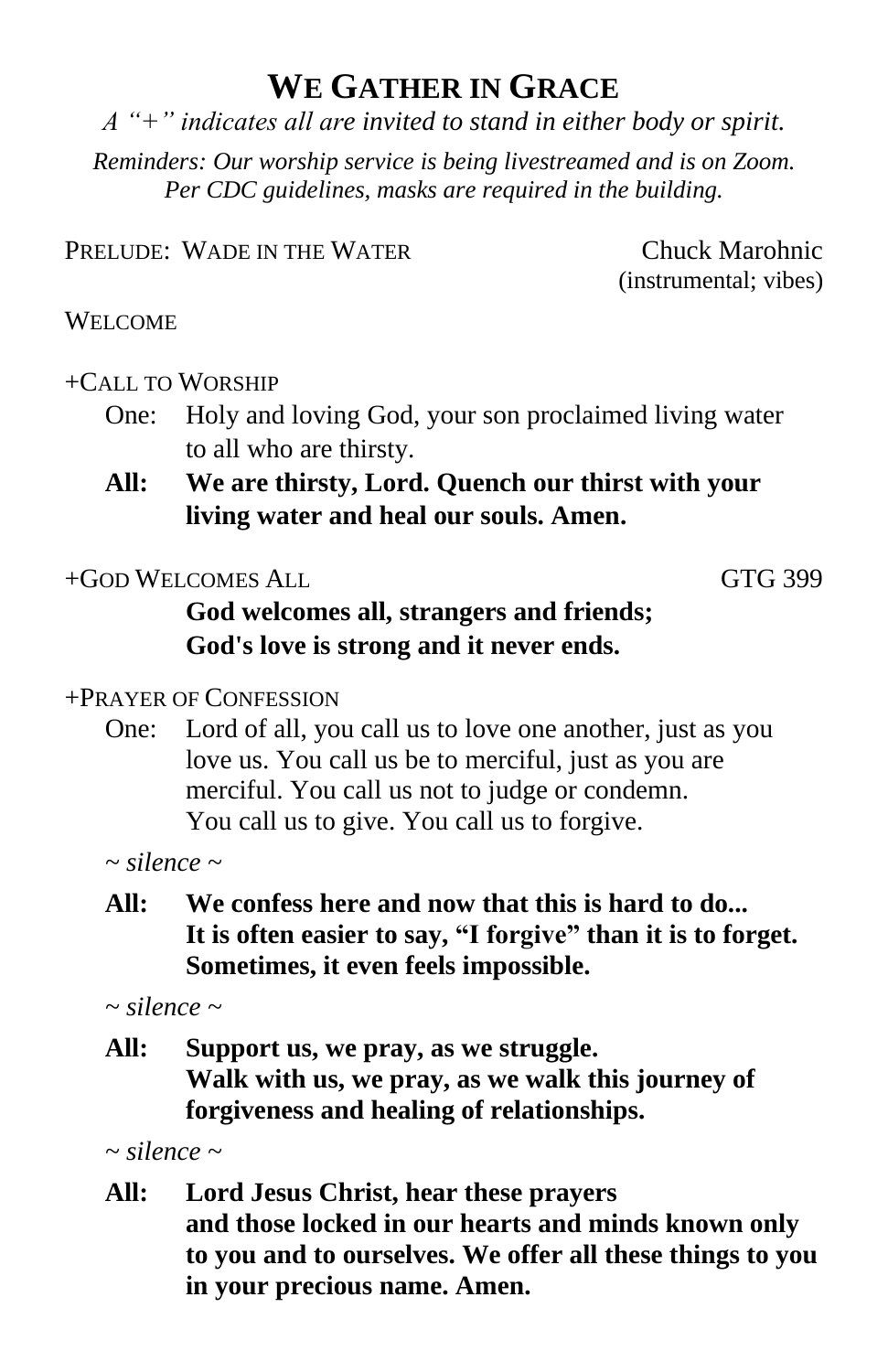+WORDS OF RECONCILIATION AND PASSING THE PEACE Pastor: Jesus commands: Love your enemies. Love the people who hate you. Love the people who do you wrong. Can we? Should we? Will we? Yes, we can, but only with the power of the Living Water, the Spirit which comes only from the Peace of Jesus. We are forgiven and empowered. Peace be with you! +GLORY TO GOD, WHOSE GOODNESS SHINES ON ME GTG 582 **Glory to God, whose goodness shines on me, and to the Son, whose grace has pardoned me, and to the Spirit, whose love has set me free. As it was in the beginning, is now and ever shall be. Amen.**

**World without end, without end. Amen. World without end, without end. Amen. World without end, without end. Amen. As it was in the beginning, is now and ever shall be. Amen.**

# **WE GROW IN GRACE**

#### WEE WORSHIP

SUNG RESPONSE: SPIRIT OF THE LIVING GOD GTG 288 **Spirit of the living God, fall afresh on me. Spirit of the living God, fall afresh on me. Melt me; mold me; fill me; use me. Spirit of the living God, fall afresh on me.**

SCRIPTURE READINGS: Genesis 2:10-14 & John 7:37-53 *(The Message)*

ANTHEM: RIVER IN JUDEA lyrics by Linda Marcus; music by Jack Feldman, arr John Leavitt

MESSAGE *"Can we? Should we? Will we?"* Rev John Dillon

PRAYERS OF THE PEOPLE